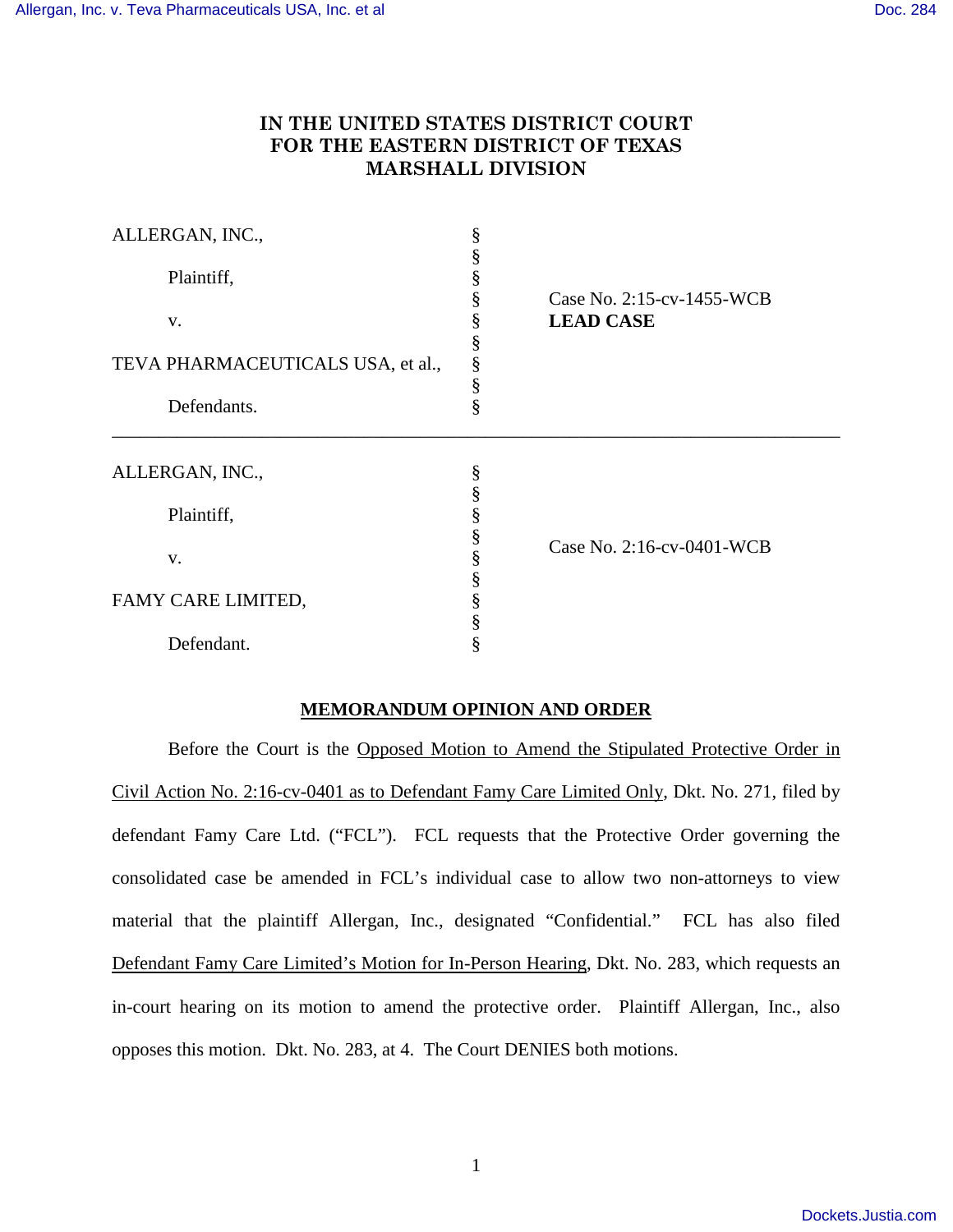## **BACKGROUND**

On August 24, 2015, Allergan filed Case No. 2:15-cv-1455 against Teva Pharmaceuticals USA, Inc.; Akorn, Inc.; Mylan Pharmaceuticals, Inc.; and Mylan, Inc. Allergan filed a separate action against Innopharma, Inc., on September 8, 2015. Allergan, Inc. v. Innopharma, Inc., Case No. 2:15-cv-1504 (E.D. Tex.). That case was consolidated with the previous action on October 29, 2015. Id., Dkt. No. 20.

On January 4, 2016, the Court entered a protective order agreed upon by the parties that were then party to the consolidated case. Dkt. No.  $86<sup>1</sup>$  $86<sup>1</sup>$  $86<sup>1</sup>$  Under that protective order, the parties may designate as "Confidential" any material "that a Producing Party believes in good faith can be disclosed to select employees or agents of a Receiving Party . . . solely for the purposes set forth herein without substantial risk of harm to the Producing Party." Id. at 3. In defining "Confidential" information, the order provides:

Examples of such information include, but are not limited to: trade secrets or other confidential research, development, commercial, proprietary, non-public, technical, business, financial, patent prosecution, sensitive, or private information, including any approved or unapproved New Drug Application (NDA) or Abbreviated New Drug Application (ANDA) that purports to cover a product involved in this suit and any amendments thereto, or any correspondence with the FDA regarding same. The term also includes extremely sensitive confidential information that a Producing Party believes in good faith: (i) creates a substantial risk of harm to the Producing Party if disclosed to select employees or agents of a Receiving Party  $\dots$ ; (ii) is necessary to protect the privacy interests of an individual; or (iii) is subject to an express obligation of confidentiality owed by the Producing Party to a third party.

Id. Access to Confidential information is restricted to the receiving party's outside counsel and "up to three In-House counsel per group of affiliated parties and each counsel's clerical staff and paralegals." Id. at 8.

<span id="page-1-0"></span> $\overline{a}$ 

<sup>&</sup>lt;sup>1</sup> "Dkt. No." citations refer to Case No. 2:15-cv-1455, unless otherwise noted.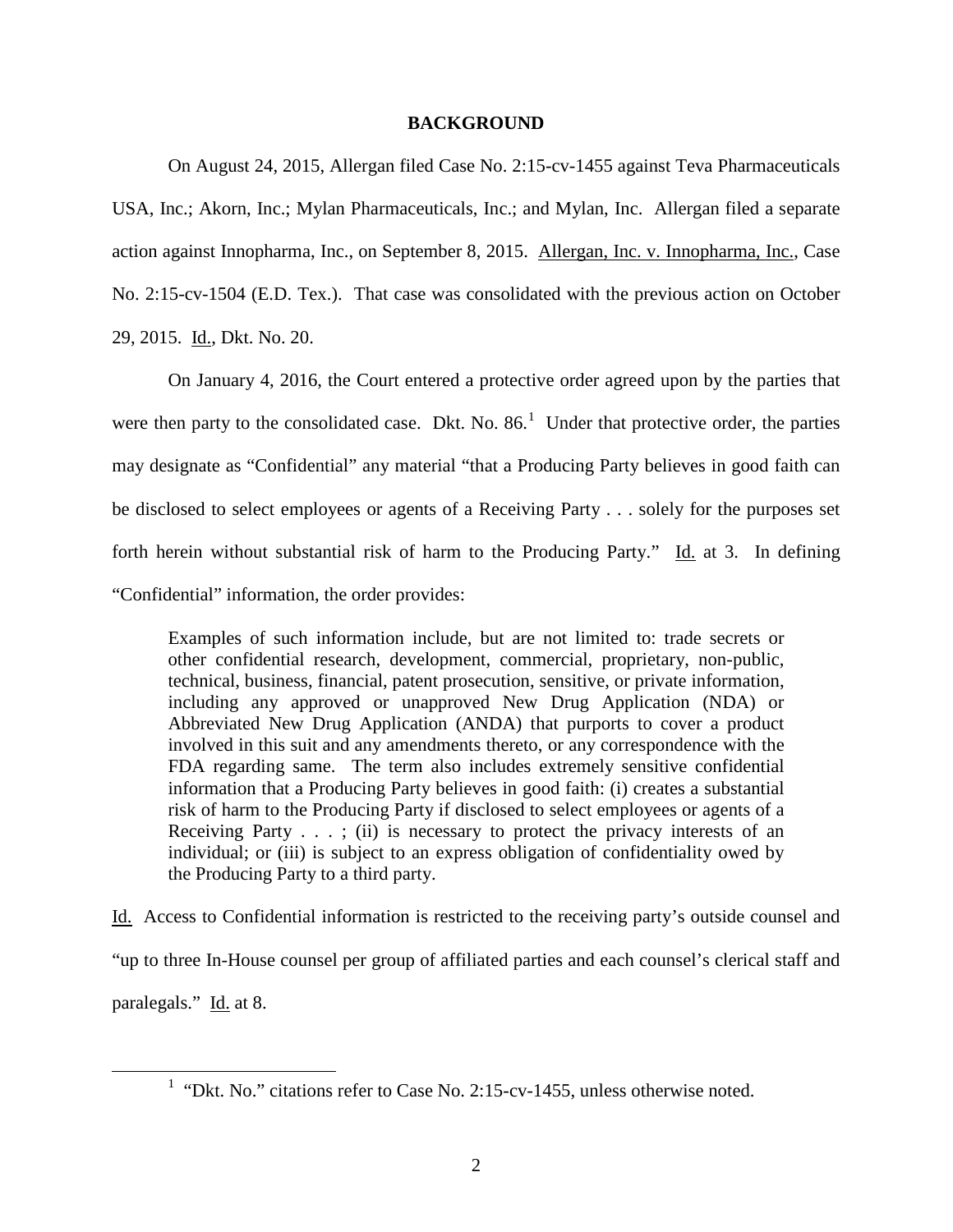Allergan sued FCL on April 12, 2016, and Allergan and FCL jointly moved to consolidate the case with the previously instituted action, No. 2:15-cv-1455 (lead case). See Case No. 2:16-cv-401, Dkt. Nos. 1, 29. The joint motion to consolidate did not mention the protective order entered in the lead case. Id., Dkt. No. 29. Neither did the subsequent consolidation order entered on June 16, 2016. Dkt. No. 140.

The parties, including FCL, engaged in discovery under the existing protective order through February 10, 2017, with expert discovery continuing through May 16, 2017. See Dkt. No. 269, at 2. FCL, for example, "was providing accelerated fact discovery" during the summer of 2016. Dkt. No. 271, at 4 (FCL served initial disclosures as well as noninfringement and invalidity contentions in July 2016, and produced documents to Allergan on June 6 and June 20, 2016).

It appears that FCL first proposed allowing non-attorneys access to Confidential information on October 31, 2016. Dkt. No. 271-5; compare Dkt. No. 271-4 (email from FCL's counsel to Allergan's counsel on September 9, 2016, states, without further explanation, that FCL would "like to discuss a modification to the protective order" at a future date). FCL requested that Ms. Minaksi Bhatt, an attorney and Vice President of Intellectual Property at Lupin Pharmaceuticals, Inc., (collectively, together with Lupin Ltd., "LPI"), as well as Ms. Rachita Naidu and Mr. Manish Mundra, two non-attorneys in LPI's Intellectual Property Management Group, be designated as FCL's three "In-House counsel" representatives.<sup>[2](#page-2-0)</sup> Dkt. No. 271, at 1-2.

 $\overline{a}$ 

<span id="page-2-0"></span><sup>&</sup>lt;sup>2</sup> FCL represents that it entered into an agreement with LPI granting LPI the authority to supervise and control the litigation, and therefore proposes LPI personnel as "In-House counsel." Dkt. No. 271, at 1 n.3. (FCL is the ANDA-holder; LPI will act as FCL's United States distributor. Id.) Allergan has not opposed FCL's motion to amend the protective order on this ground.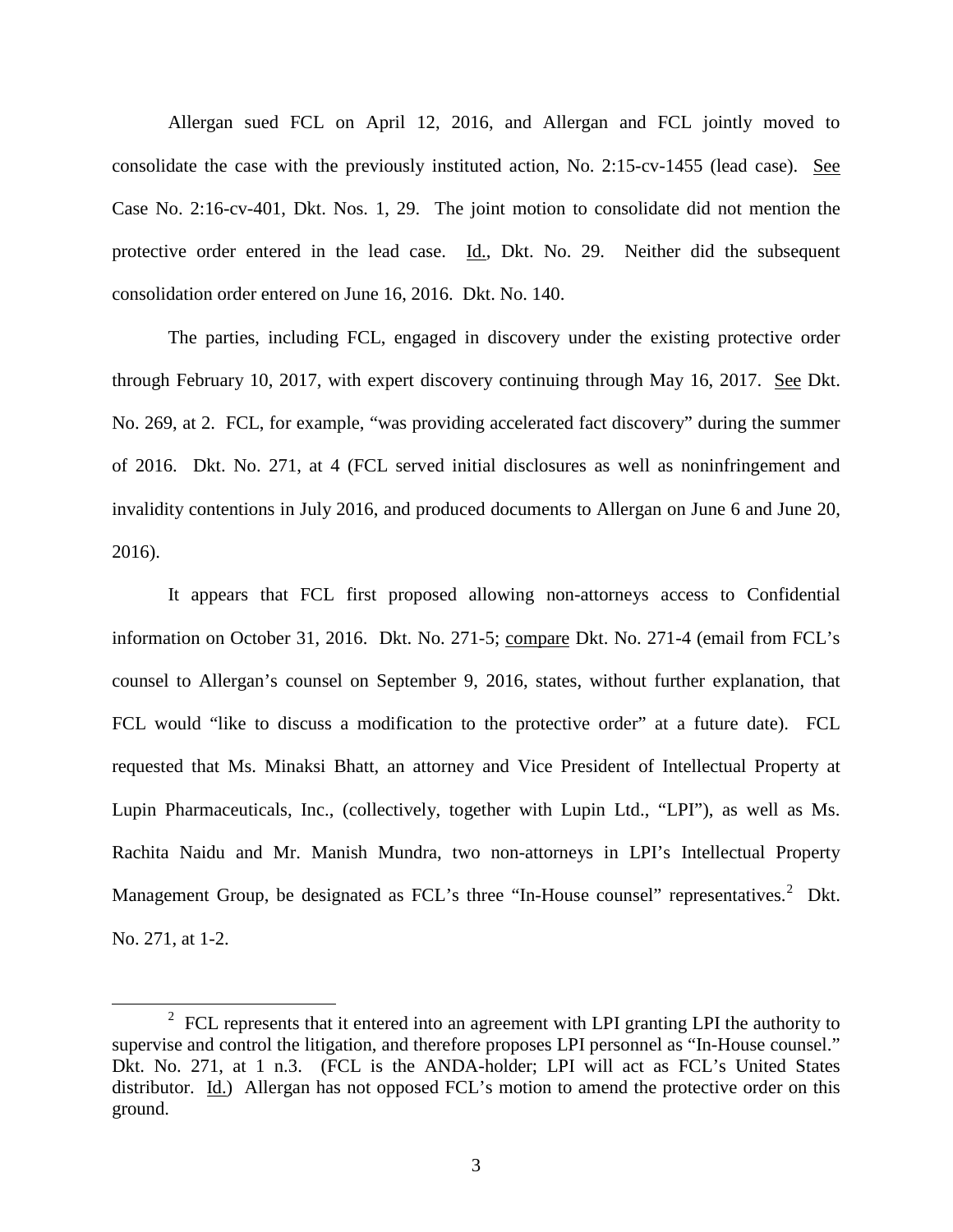In nearly identical declarations, Ms. Naidu and Mr. Mundra averred that LPI's Intellectual Property Management Group, of which they are a part, "supervises FCL's litigation counsel in this case," and that they review FCL's filings, contentions, and discovery responses, and will review FCL's expert reports. Dkt. No. 271-10, at 3; Dkt. No. 217-11, at 3. They also state that their "responsibilities at Lupin are limited to management of intellectual property and patent litigation," explaining that they "track patent litigations, provide updates on those litigations to management, and . . . communicate with other groups about those litigations," while limiting those communications "to information already in the public domain." Id.

Allergan agreed to treat Ms. Bhatt as "In-House counsel" under the protective order but objected to treating Ms. Naidu and Mr. Mundra in that manner, because they are not attorneys. As revealed by FCL's briefing of its motion to modify the protective order, LPI has another inhouse attorney, Ms. Kathryn Jones, who works with Ms. Bhatt but whom FCL has not proposed to serve as "In-House counsel" under the protective order. See Dkt. No. 279-3.

## **DISCUSSION**

#### **I. Legal Standard**

The parties disagree about the proper legal standard for the Court to apply to this disputed issue. FCL contends that it never agreed to have the existing protective order govern the consolidated cases and that Allergan bears the burden of proving that the existing protective order should apply to FCL. Allergan, meanwhile, argues that the existing protective order applies to all of the parties in the consolidated cases and that FCL bears the burden of showing good cause to amend that protective order as it applies to FCL.

Even though FCL's case was consolidated after the protective order had been entered in the lead case, that does not mean that FCL's case is not governed by the protective order. As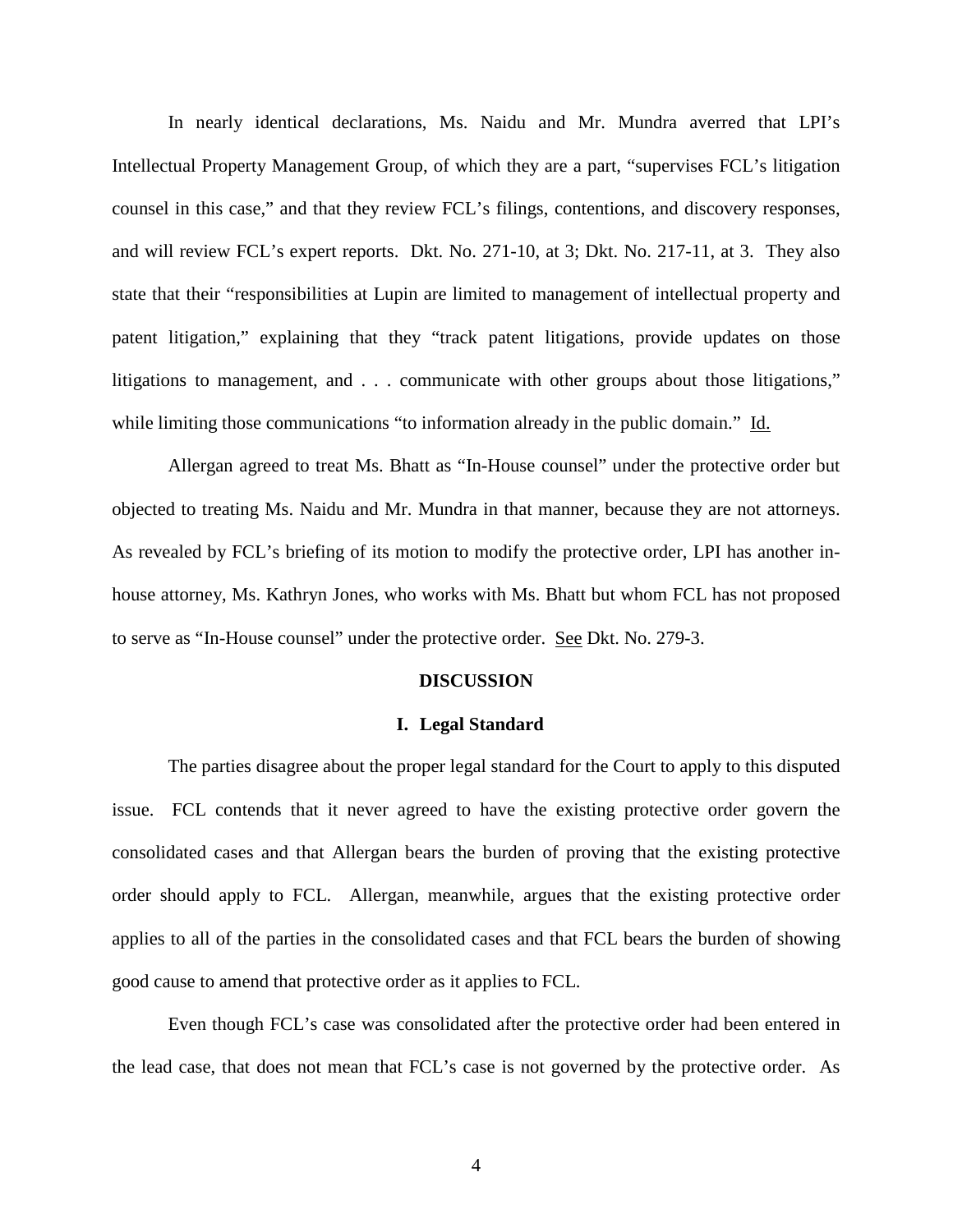stated in the consolidation order, FCL's separate case would "remain[] active for venue determinations and trial," but the case against FCL was otherwise "consolidated for all pretrial issues (except venue) with the Lead Case." Dkt. No. 140, at 1. The "parties [were] instructed to file any future filings (except relating to venue) in the Lead Case." Id. In other words, venue and trial were carved out, but the FCL case was consolidated for all other purposes.

Furthermore, FCL did not object to the protective order for more than four months after consolidation. Meanwhile, FCL and Allergan were engaged in discovery and were producing a large volume of documents pursuant to the existing protective order. See, e.g., Dkt. No. 271, at 4 (FCL made two document productions to Allergan in July 2016). Allergan, in particular, produced more than 1.5 million pages of documents under the terms of the protective order. Dkt. No. 278, at 7. For months, FCL accepted Allergan's productions under the protective order and gave no reason for the parties to behave otherwise. Its contention that the protective order should be modified in its case comes late and ignores the prior proceedings in the case.

Thus, after successfully moving to consolidate the cases for all pretrial issues but venue, FCL accepted discovery on the same terms as the other defendants without objection. The consolidation order and FCL's conduct establish that the parties have treated the existing protective order as applicable to the entire consolidated case, including FCL's individual case. FCL's current motion is therefore properly viewed not as an opposition to the entry of a protective order under Fed. R. Civ. P. 26(c), but as a request to modify the existing one.

FCL argues that Allergan should bear the burden of showing good cause to maintain the existing protective order in effect as to FCL even if, consistent with the title of FCL's motion, FCL is viewed as moving to amend the current protective order. According to FCL, the nonmoving party always has the burden of showing good cause when the moving party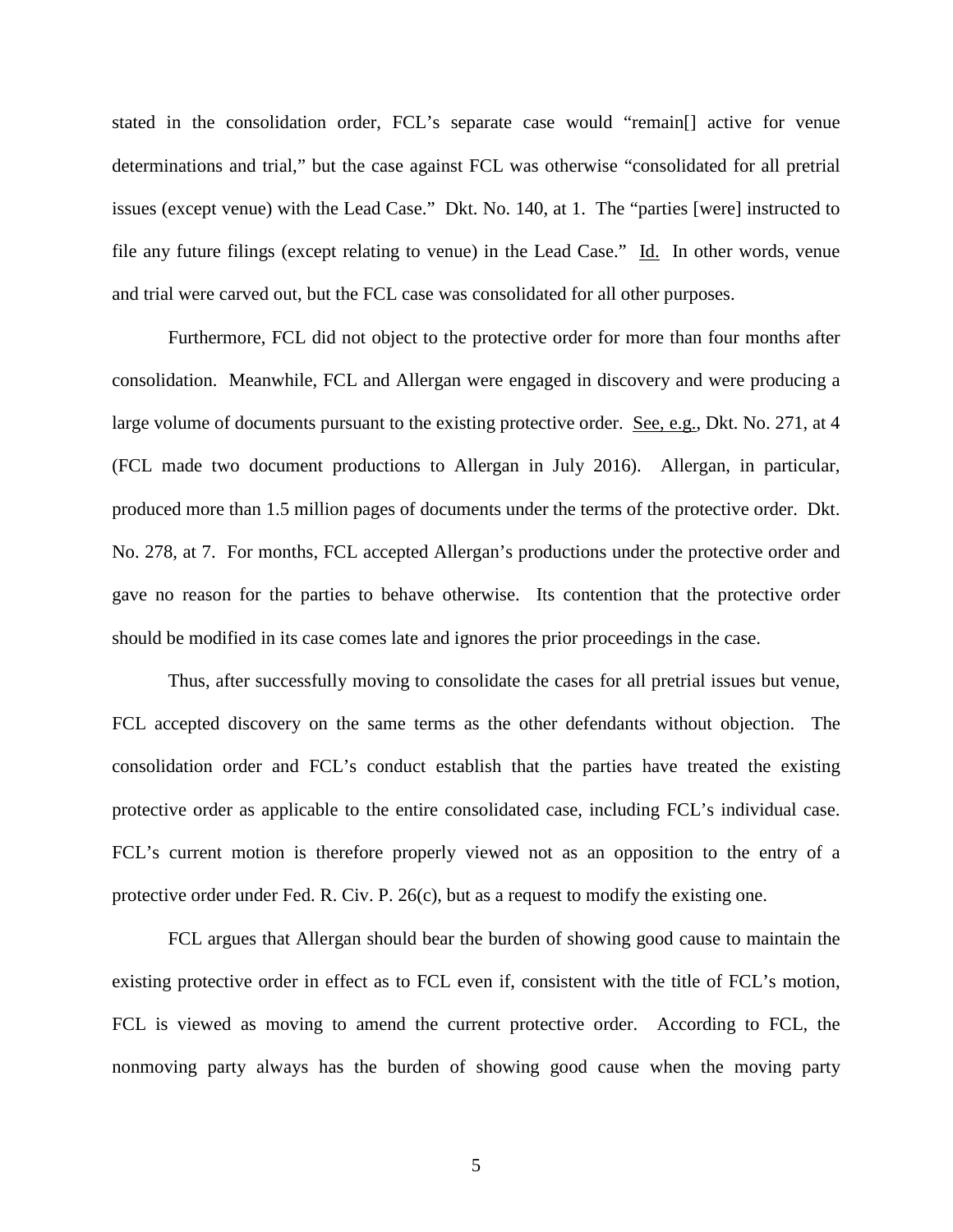challenges a blanket protective order—i.e., an order that allows the producing party to determine the confidentiality designation of its documents. See United States v. Ocwen Loan Serv'g, No. 4:12-CV-543, 2016 WL 278968, at \*3, \*4 (E.D. Tex. Jan. 22, 2016) (citing In re Enron Corp. Sec., Derivative, & ERISA Litig., No. MDL-1446, 2009 WL 3247432, at \*3 (S.D. Tex. Sept. 29, 2009)).

FCL's position is based on an incorrect reading of the case law. The nonmoving party does not always bear the burden of defending a blanket protective order; rather, the nonmoving party bears the burden of defending its designations if the moving party challenges the good cause basis for the document designations. See In re Enron, 2009 WL 3247432, at \*3 ("Such blanket orders are inherently subject to challenge and modification, as the party resisting disclosure generally has not made a particularized showing of good cause with respect to any individual document." $)$ .<sup>[3](#page-5-0)</sup>

Here, FCL is not challenging the good cause basis for Allergan's confidentiality designations, or even the good cause basis for a two-tier protective order. Indeed, FCL repeatedly argues that its proposed modification permitting access to non-attorneys will preserve Allergan's "Confidential" designations and not result in further disclosure or use. See Dkt. No. 271, at 6 ("FCL accepts the existing Order (Dkt. No. 86) except for this dispute over Section  $5(a)(ii)$  (and the related definitions), governing the access of in-house employees to confidential materials."). Clearly, FCL is challenging only the good cause for limiting access to these documents to in-house non-attorney employees. As the movant on that issue, FCL bears the burden of showing good cause for the modification.

 $\overline{a}$ 

<span id="page-5-0"></span><sup>3</sup> In fact, until mid-January 2017, FCL itself designated "every document it produced 'Confidential.'" Dkt. No. 279, at 1.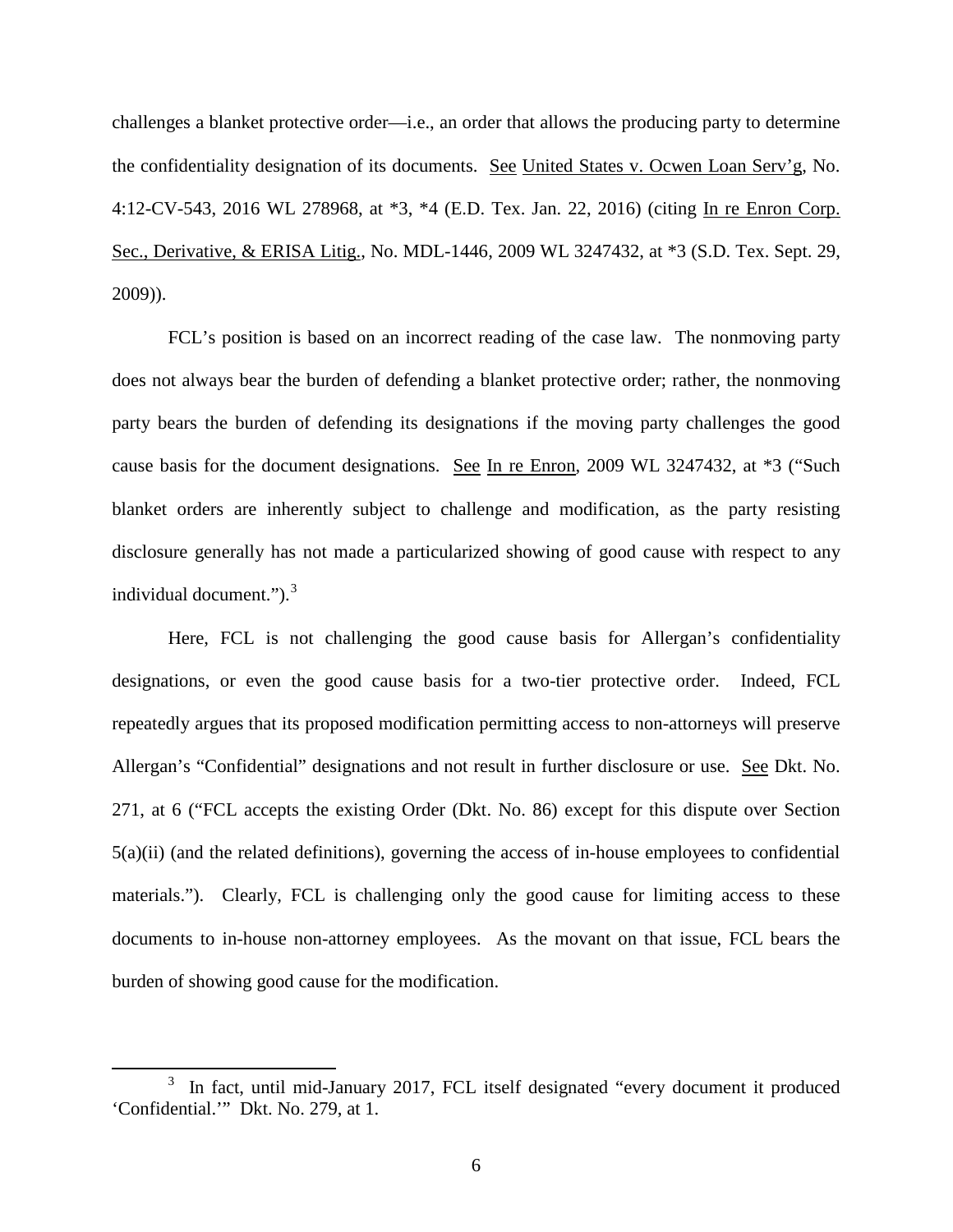The Court also notes that, to the extent FCL argues that the protective order does not control, this district's Local Patent Rule 2-2 would apply. That Rule provides:

If any document or information produced under these Patent Local Rules is deemed confidential by the producing party and if the Court has not entered a protective order, until a protective order is issued by the Court, the document shall be marked "confidential" . . . by the disclosing party and disclosure of the confidential document or information shall be limited to each party's outside attorney(s) of record and the employees of such outside attorney(s). If a party is not represented by an outside attorney, disclosure of the confidential document or information shall be limited to one designated "in house" attorney[.]

If FCL were correct that the existing protective order does not apply, then it would now be operating under the Local Rule, which allows only outside counsel to access "Confidential" material and is much more restrictive than the existing protective order in the consolidated cases. In any event, for the reasons set forth below, the Court concludes that FCL has not shown any adequate reason to modify the access provision of the existing protective order, as it applies to FCL.

## **II. FCL Has Not Shown Good Cause to Modify the Protective Order**

The Court has "broad discretion in entering and modifying [a protective] order." Raytheon v. Indigo Sys. Corp., No. 4:07-cv-109, 2008 WL 4371679, at \*2 (E.D. Tex. Sept. 18, 2008). When "deciding whether to modify a stipulated protective order at the behest of a party that originally agreed to the order  $\dots$ , the court considers four factors: (1) the nature of the protective order, (2) the foreseeability, at the time of the issuance of the order, of the modification requested, (3) the parties' reliance on the order, and most significantly (4) whether good cause exists for modification." United States v. Ocwen Loan Serv'g, 2016 WL 278968, at \*2 (quoting Raytheon, 2008 WL 4371679, at \*2) (internal quotation marks omitted).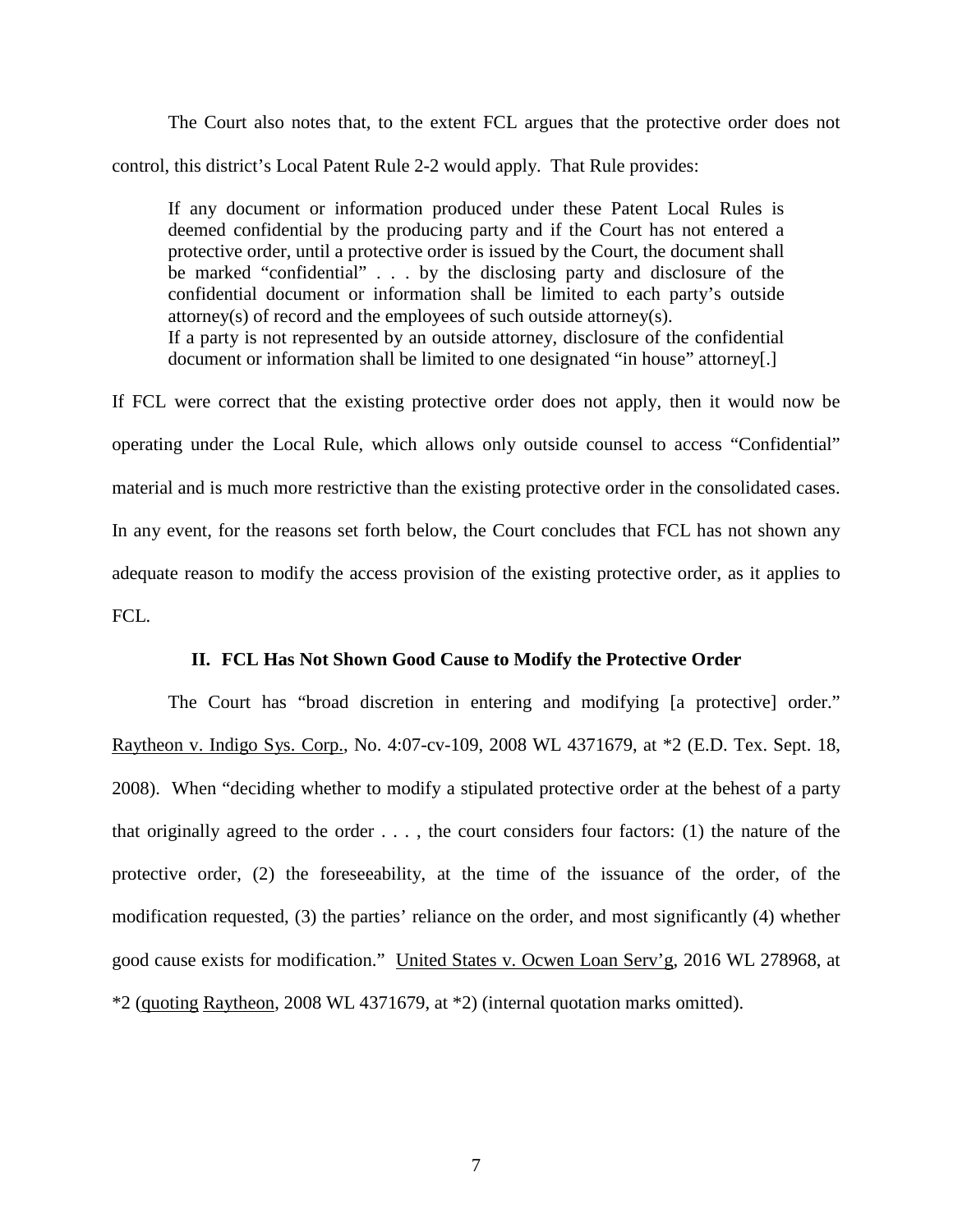## **A. Nature of the Protective Order**

The "nature" of the protective order refers to "its scope and whether it was court imposed or stipulated to by the parties." Ocwen Loan Serv'g, 2016 WL 278968, at \*2. Here, the relevant "scope" of the existing protective order is the provision limiting access to three in-house counsel (and clerical staff and paralegals). The undisputed definition in the protective order of "Confidential information" is "trade secrets or other confidential research, development, commercial, proprietary, non-public, technical, business, financial, patent prosecution, sensitive, or private information." Dkt. No. 86, at 3. The definition also includes "extremely sensitive confidential information that . . . (i) creates a substantial risk of harm to the Producing Party if disclosed to select employees or agents of a Receiving Party . . . ; (ii) is necessary to protect the privacy interests of an individual; or (iii) is subject to an express obligation of confidentiality" to a third party. Id.

Under this definition, restricting access to attorneys is reasonable. FCL argues that its proposed non-attorney designees do not present a risk of disclosure and will sign statements agreeing to this Court's jurisdiction and to abide by the prospective restrictions imposed by the protective order on in-house counsel with access to confidential material. See Dkt. No. 271-10, at 3-4 (citing Dkt. No. 86, at 8); Dkt. No. 271-10, at 3-4 (same). Regardless of those promises, however, those individuals are not attorneys, and that distinction matters. As the Federal Circuit stated in U.S. Steel Corp. v. United States, 730 F.2d 1465, 1468 (Fed. Cir. 1984), in the context of access to and handling of confidential material, "retained" and "in-house" counsel are both "officers of the court, are bound by the same Code of Professional Responsibility, and are subject to the same sanctions." See also Round Rock Res., LLC v. Dell Inc., No. 4:11-CV-332, 2012 WL 1848672, at (E.D. Tex. Apr. 11, 2012) (relying on U.S. Steel Corp. "[i]n determining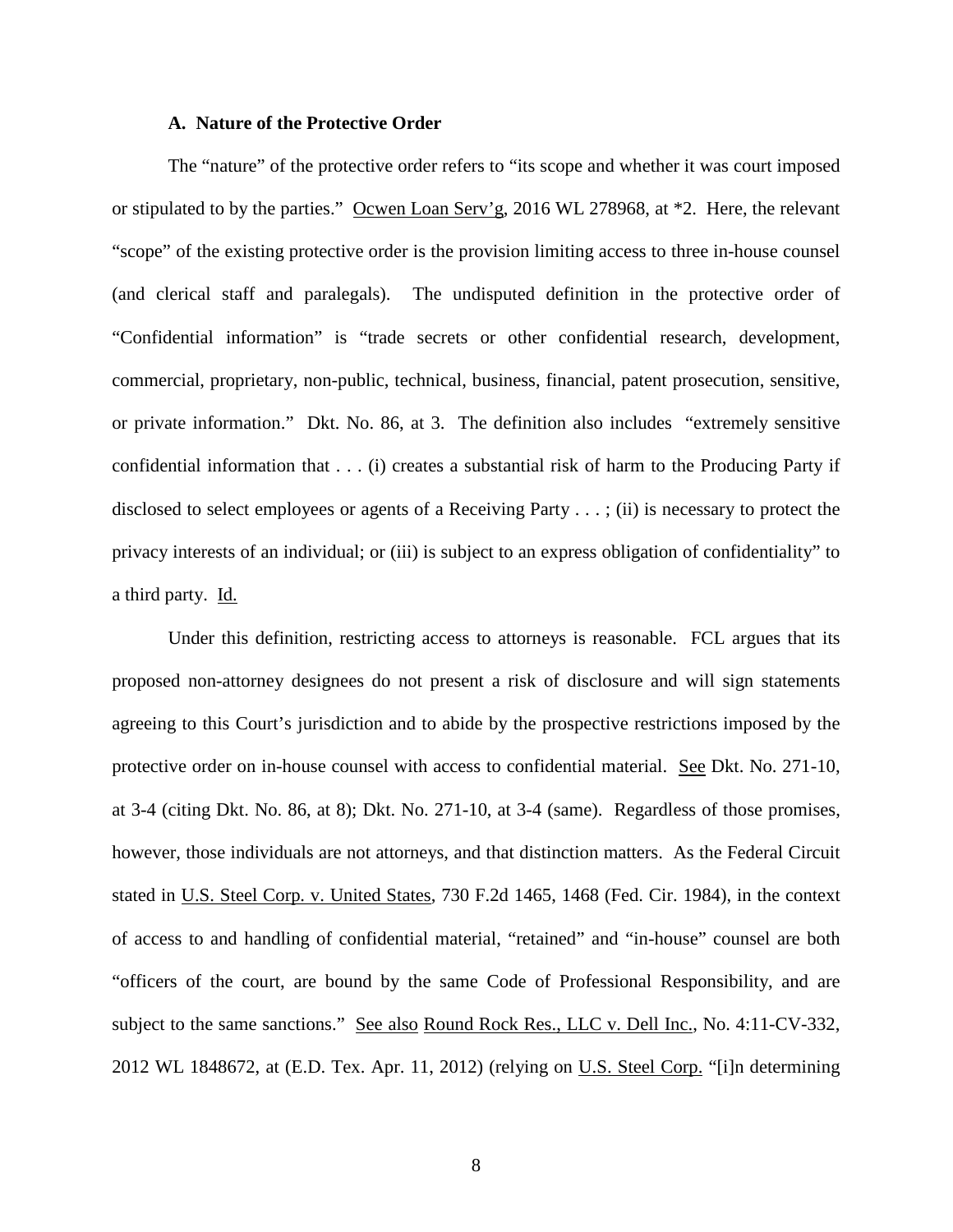whether a protective order should bar one party's *attorney* access to information") (emphasis added). FCL's proposed non-attorney designees are not officers of the court, are not bound by the same Code of Professional Responsibility, and are not subject to the same sanctions. They cannot be disbarred or disciplined in the same way, and therefore they do not face similarly serious consequences for breach of the protective order. And while the proposed non-attorneys may agree to submit to the Court's jurisdiction, the Court is aware that it may have limited or no enforcement power over the designees (who are located in India), and over Allergan's documents once they are sent abroad for review.

FCL nevertheless emphasizes that its proposed non-attorneys have been granted access to documents of some level of confidentiality in other actions by agreed stipulation, e.g., Dkt. No. 271-13, and both non-attorneys declare that they have never been accused of improper disclosure, Dkt. No. 271-10, at 4; Dkt. No. 271-11, at 4. But Allergan is not solely concerned with the character and intent of these non-attorneys; it is also concerned with the risk of inadvertent disclosure. See U.S. Steel, 730 F.2d at 1468 ("To the extent that [inadvertent disclosure] may be predicted, and cannot adequately be forestalled in the design of a protective order, it may be a factor in the access decision.").

It is unclear whether the non-attorneys are personally involved in competitive decisionmaking, but both state that they provide "updates to management." Dkt. No. 271-10, at 3; Dkt. No. 271-11, at 3. At a minimum, that characterization of their responsibilities suggests that the non-attorneys are working closely with those involved in competitive decisionmaking. For those reasons, and because LPI has in-house attorneys, the Court concludes that FCL has failed to show the protective order is overly broad to the extent that it restricts access to retained and in-house attorneys. Compare PACid Group, LLC v. Apple, Inc., No. 6:09-cv-143, 2010 WL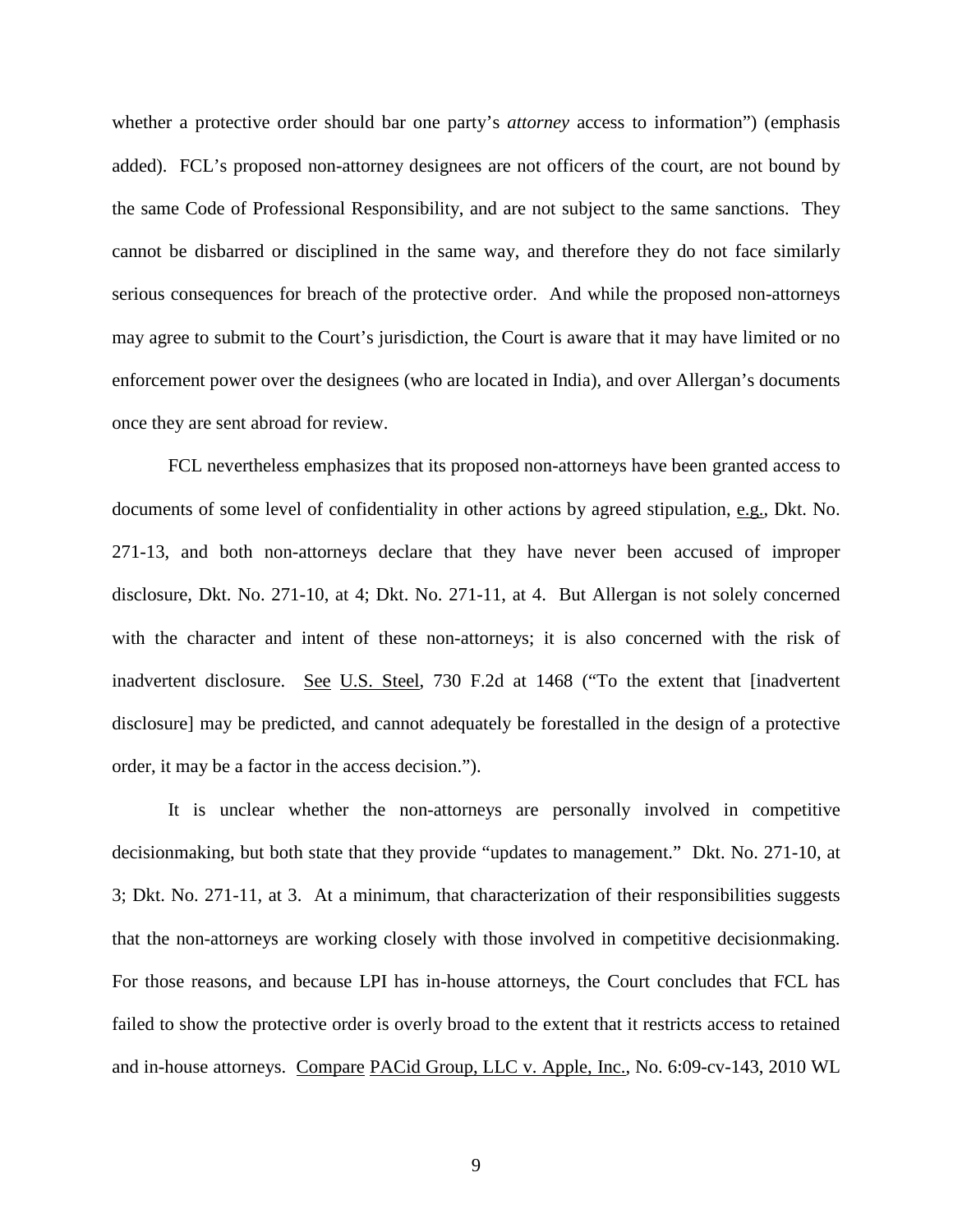10094684, at \*4 (E.D. Tex. Feb. 19, 2010) (finding absence of good cause for a protective order restricting access to confidential materials by plaintiff's counsel, because a "reason to believe" that outside counsel was a competitive decisionmaker "cannot be the basis for restricting an *ongoing attorney-client relationship*.") (emphasis added).

In addition, the Court considers FCL's willingness to date to litigate this case under the existing protective order, which weighs against modification. See Ocwen Loan Serv'g, 2016 WL 278968, at  $*3$  (collecting cases reasoning similarly and concluding that "the parties agreed to the protective order; and therefore, that factor weighs against modification.").

### **B. Foreseeability of the Modification Requested**

Parties that agree to a protective order are responsible for its terms; thus, a "party's oversight in not negotiating a provision in a protective order considering a matter which should have been reasonably foreseeable at the time of the agreement has been held not to constitute good cause for the relief from the protective order." Ocwen Loan Serv'g, 2016 WL 278968, at \*3. FCL was not a party to the case at the time the protective order was entered. However, FCL knew before August 2015 that LPI had the authority to supervise its case. See Dkt. No. 271-3, at 3 (LPI had agreed to supervise FCL's case before August 2015). FCL now seeks a modification that would allow LPI in-house employees to review Allergan's confidential information, a desire that was foreseeable at the time FCL's case was consolidated—i.e., at the time FCL accepted the protective order as governing. See Ocwen Loan Serv'g, 2016 WL 278968, at \*3 (finding that this factor weighed against modification because the movant's desire "to review the evidence obtained in the litigation" was foreseeable "at the time [the parties] negotiated and agreed to the Protective Order."). This factor cuts against FCL.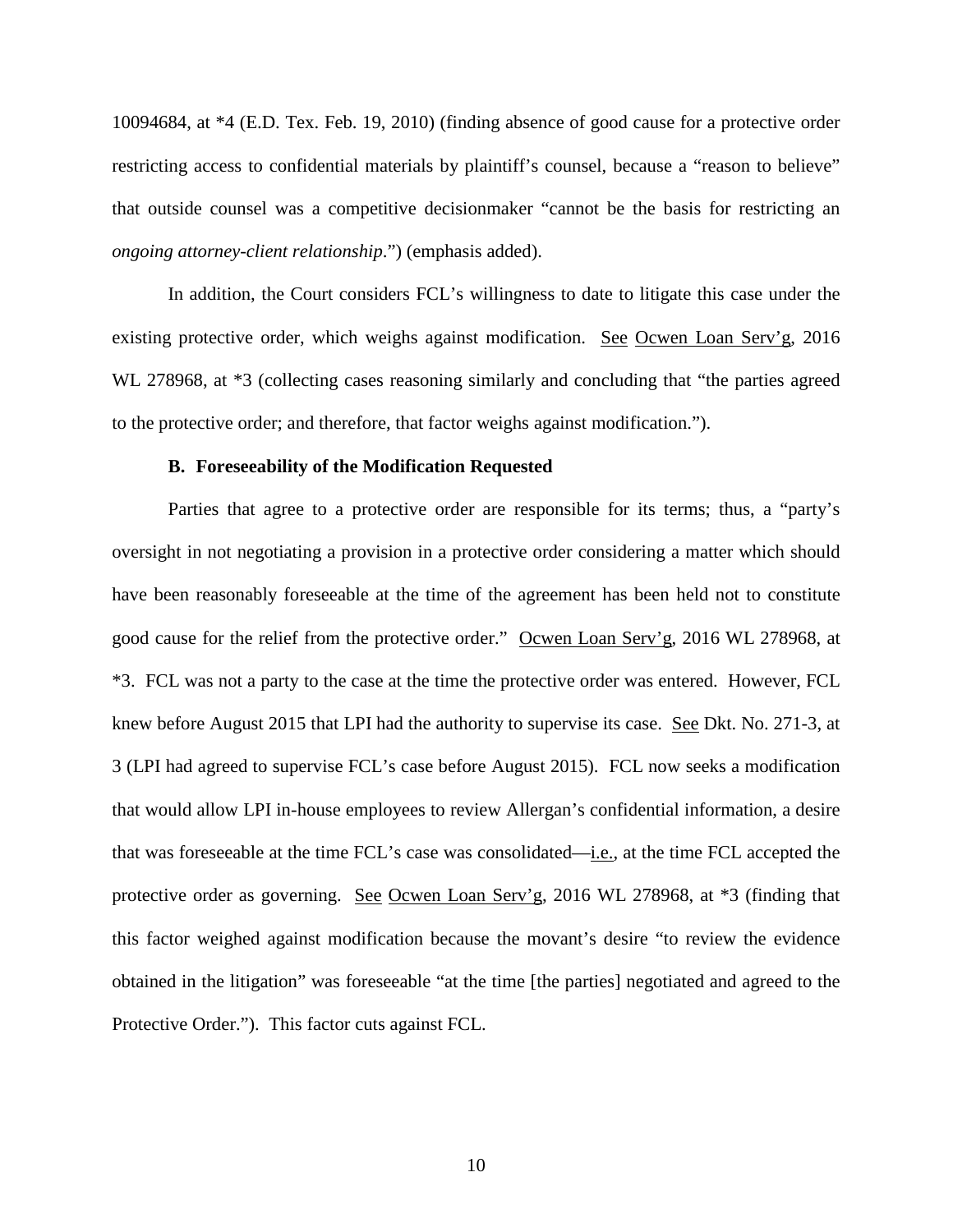## **C. The Parties' Reliance on the Protective Order**

"The reliance factor focuses on the extent to which the party opposing the modification relied on the protective order in deciding the manner in which documents would be produced in discovery." Ocwen Loan Serv'g, 2016 WL 278968, at \*3. It is "'presumptively unfair' to modify protective orders which assure confidentiality and upon which the parties have reasonably relied." Id.

Allergan made huge documentary productions under the governing protective order, and FCL made no objection to the applicability of the protective order to the discovery proceedings until the end of October 2016. Allergan made its designations in reliance on the terms of the two-tier protective order that provides only two options: either no designation, or a "Confidential" designation. In other words, instead of multiple tiers of confidentiality (e.g., "Confidential," "Highly Confidential," "Attorneys' Eyes Only," etc.), the existing protective order allows for only one enhanced level of protection ("Confidential"). This enhanced level encompasses both "trade secrets or other confidential [information]" as well as "extremely sensitive confidential information."

Allergan agreed to the simplified two-tiered protective order with the understanding that its highly sensitive documents could be viewed by in-house attorneys, but not in-house nonattorneys. The protective order is therefore distinguishable from nearly all of the protective orders FCL cites from other cases in which its non-attorney designees have been granted access to confidential information. See Dkt. No. 271-12 (stipulated protective order allowed access to all "confidential" information, but not all "highly sensitive" or "confidential health" information); Dkt. No. 271-13 (stipulated protective order allowed access to "confidential" but not "highly sensitive" information); Dkt. No. 271-15 (same); Dkt. No. 271-17 (same); Dkt. No.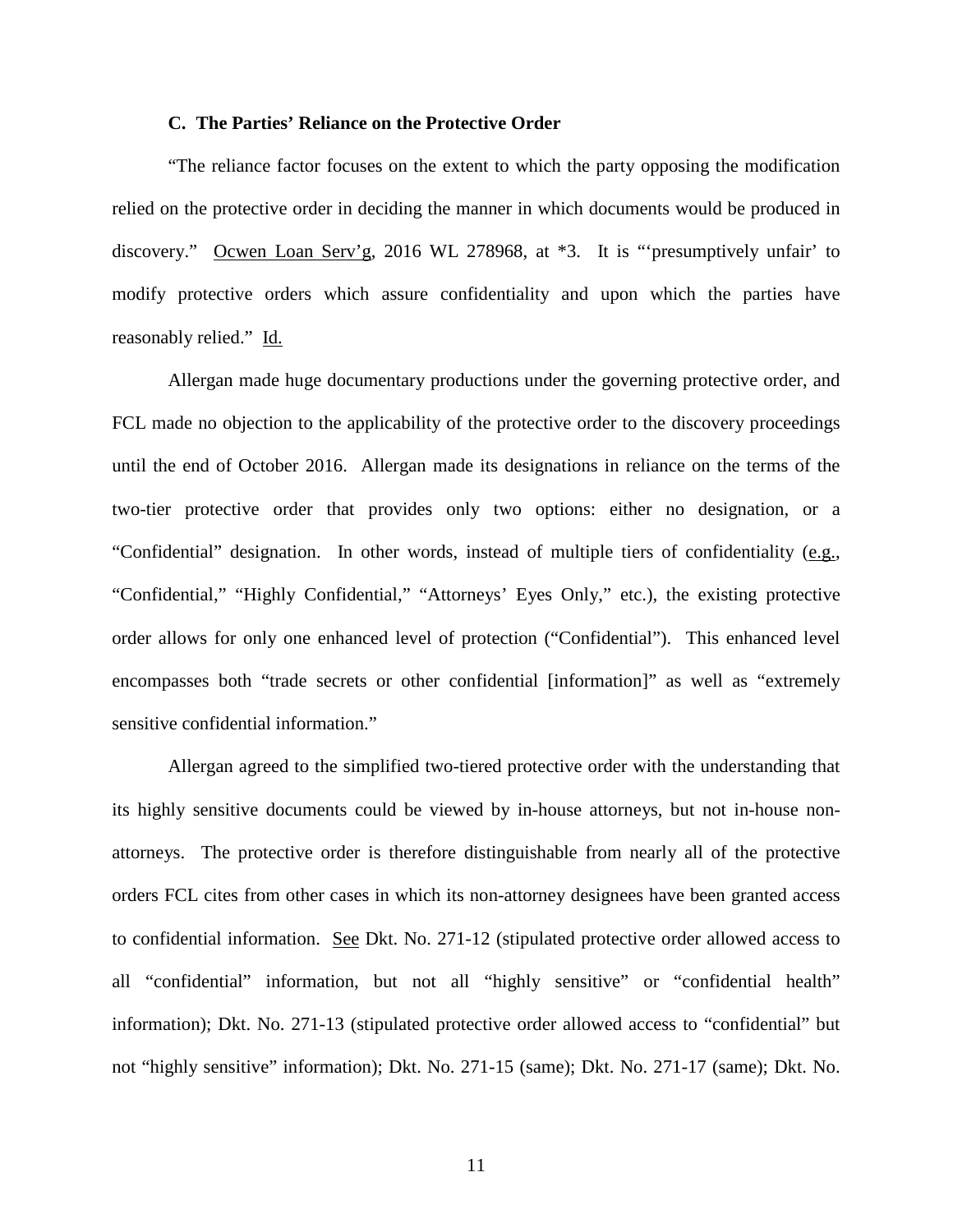271-18 (stipulated protective order allowed access to "proprietary" and "highly proprietary" but not "outside counsel only" information); see also, e.g., Dkt. Nos. 271-21 and 271-22 (Lupin proposes providing in-house non-attorneys access to "confidential," not "highly confidential," information under a two-tiered protective order).

It would be unfair to penalize Allergan now, when discovery is nearly complete, for relying on the existing two-tier protective order. See Ocwen Loan Serv'g, 2016 WL 278968, at \*3 ("The Court finds that the end of the discovery period, after the parties have relied upon the Protective Order to produce documents in the case, is not the appropriate time to dispute the Protective Order, into which the parties jointly entered."). This factor also cuts against FCL.

## **D. Existence of Good Cause for the Modification**

 $\overline{a}$ 

Good cause "requires changed circumstances or new situations warranting modification of a protective order." Ocwen Loan Serv'g, 2016 WL 278968, at \*4 (internal quotation marks omitted). "[T]he [C]ourt must weigh [the moving] party's need for modification against the other party's need for protection, and ought to factor in the availability of alternatives to better achieve both sides' goals." Id. (quoting Peoples v. Aldine Indep. Sch. Dist., No. 06-2818, 2008 WL 2571900, at \*3 (S.D. Tex. June 19, 2008)). FCL presents no evidence of changed circumstances or new situations, as it knew of LPI's supervisory obligations at the time of consolidation.[4](#page-11-0)

Regarding alternatives, FCL states that it "will agree that no Allergan manufacturing or process information may be disclosed to the [non-attorney] designees." Dkt. No. 279, at 5. In light of Allergan's reliance on the protective order in making its designations, this is not particularly helpful. FCL's proposal would impose a three-tier protective order retroactively,

<span id="page-11-0"></span><sup>&</sup>lt;sup>4</sup> If anything, the "new information" that LPI has at least two in-house counsel weighs against modification.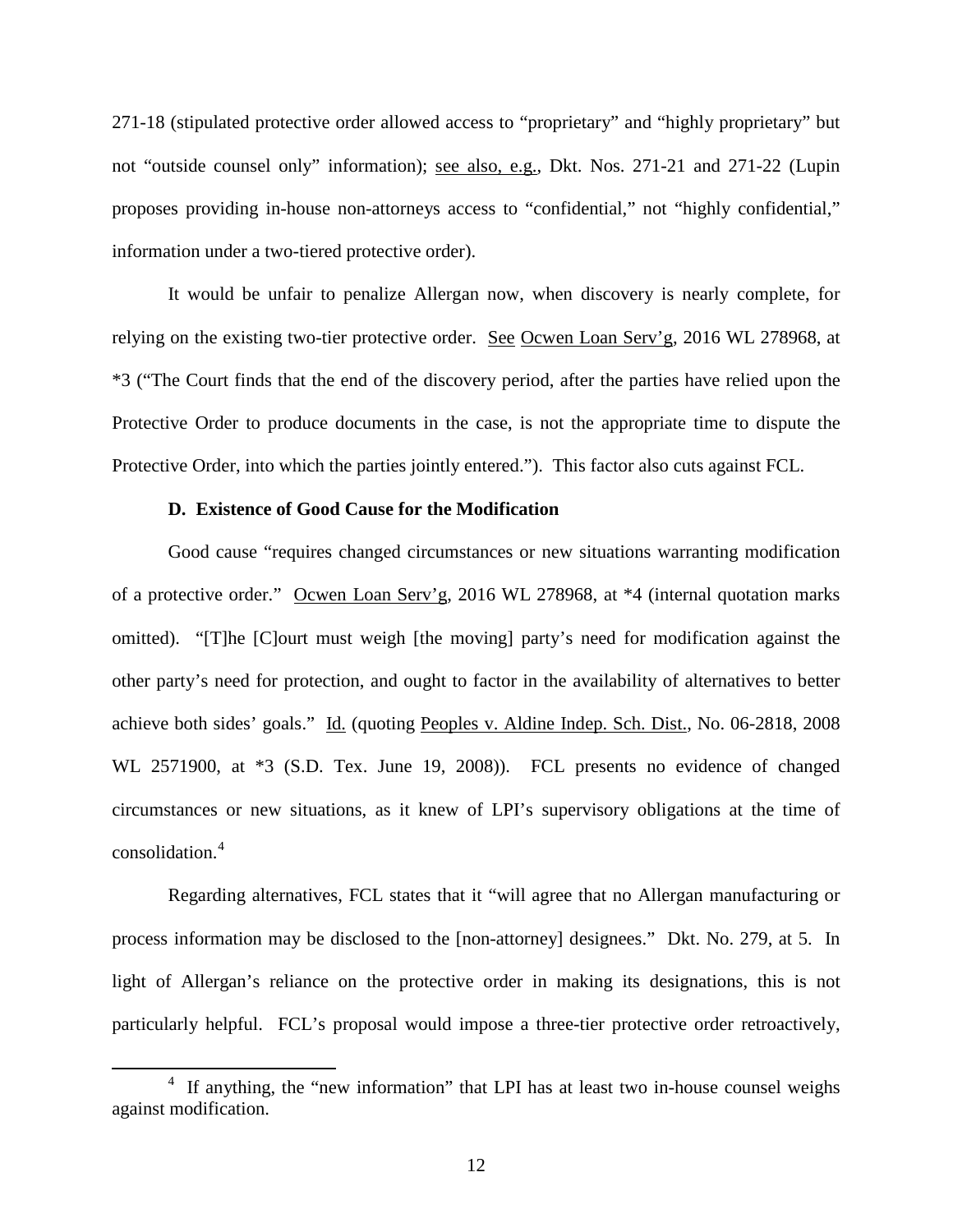after Allergan's production of 1.5 million documents. Worse, Allergan would bear the costs of the modification, as it would need to review the documents it has previously designated "Confidential" and re-designate them as either "Confidential" or "Manufacturing/Process Information."

Allergan, meanwhile, proposes a compromise modification that "(1) [FCL]'s nonattorney litigation managers could access briefs and expert reports submitted in this case, but not the underlying Confidential documents cited in those briefs or attached as exhibits; (2) to the extent [FCL]'s non-attorney litigation managers want to view Confidential documents, including those cited in briefs or expert reports, they could view them in the United States, but those documents would not be permitted to leave the country, either physically or electronically." Dkt. No. 280, at 1-2 n.1. The Court accepts Allergan's proposal as a reasonable accommodation of FCL's needs.

FCL has not established the necessity of any greater modification of the protective order. This is not the situation, presented by some of the cases FCL cites  $(e.g., \text{Dkt. Nos. } 271-14, 271-$ 16, 271-19, 271-20, and 271-21), where no in-house counsel exist. Here, LPI has at least two: Ms. Minaksi Bhatt and Ms. Kathryn Jones. See Dkt. No. 279-3, at 3. Ms. Bhatt states that LPI's litigation docket of 22 U.S. and 11 international patent actions is too heavy for her and Ms. Jones to "effectively manage  $\ldots$  on a daily basis." Id. While those attorneys may be busy, the protective order allows for access by attorneys' clerical and paralegal staff, where responsibility would still lie with the attorney.

Like the court in Cosmo Technologies Ltd. v. Lupin Ltd., this "Court is not persuaded that [FCL] will be unfairly disadvantaged if non-attorney staff, who lack the same professional obligations and are more likely involved in competitive decisionmaking, are prohibited from

13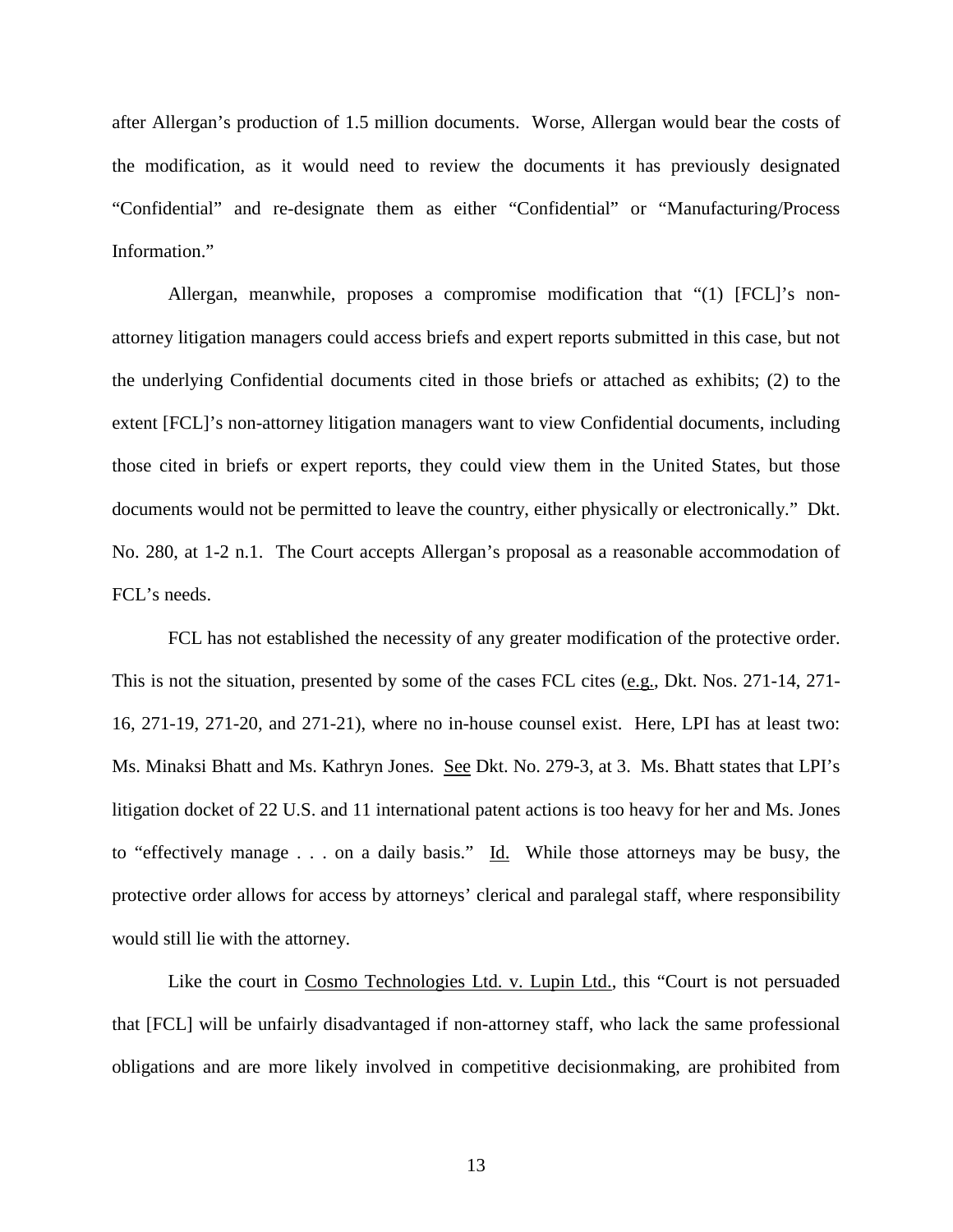accessing such information." Dkt. No. 278-4 (concluding that plaintiff had "met its burden to show that its proposed limitation [restricting access to confidential materials to attorneys] is warranted"). FCL's attempt to use the designated attorney's workload to shift the responsibility to non-attorneys in an entirely different division of the company would substantively change the game. See U.S. Steel, 730 F.2d at 1468. In any event, Allergan's proposed compromise relieves the designated attorney of certain burdens the attorney would otherwise bear, to the extent FCL wishes to exercise that option.

Finally, FCL complains that the volume of sealed filings hampers its non-attorney supervisors' ability to perform their duties and requires them to engage in onerous redaction proceedings with Allergan's counsel. But, first, this redaction process is already required for anything designated Confidential by another defendant. See Dkt. No. 86, at 7. Second, and more importantly, the Court has required the parties to file public redacted versions, as required by law. Dkt. No. 208 (Sealing Order); see also Dkt. No. 86 at 12 (provision regarding redacted filings of papers with protected material).

On the other hand, Allergan points out a real risk of disclosure: the FDA has issued new bioequivalence standards, and Allergan's documents could provide a basis for FCL to revise its ANDA for FDA approval. FCL states that any amendments it makes to its ANDA would not "escape notice," and that the injury scenario is "wild speculation." Dkt. No. 279, at 5.

As to any ANDA amendments, Allergan is not arguing about its ability to detect disclosure; it is arguing that the protective order is intended to prevent it. As for Allergan's injury scenario, FCL's (and LPI's) own behavior indicates that this is a real concern. FCL, like all of the other defendants, has agreed not to share any Confidential information with another defendant without express written consent. See Dkt. No. 86, at 7. Meanwhile, LPI has recently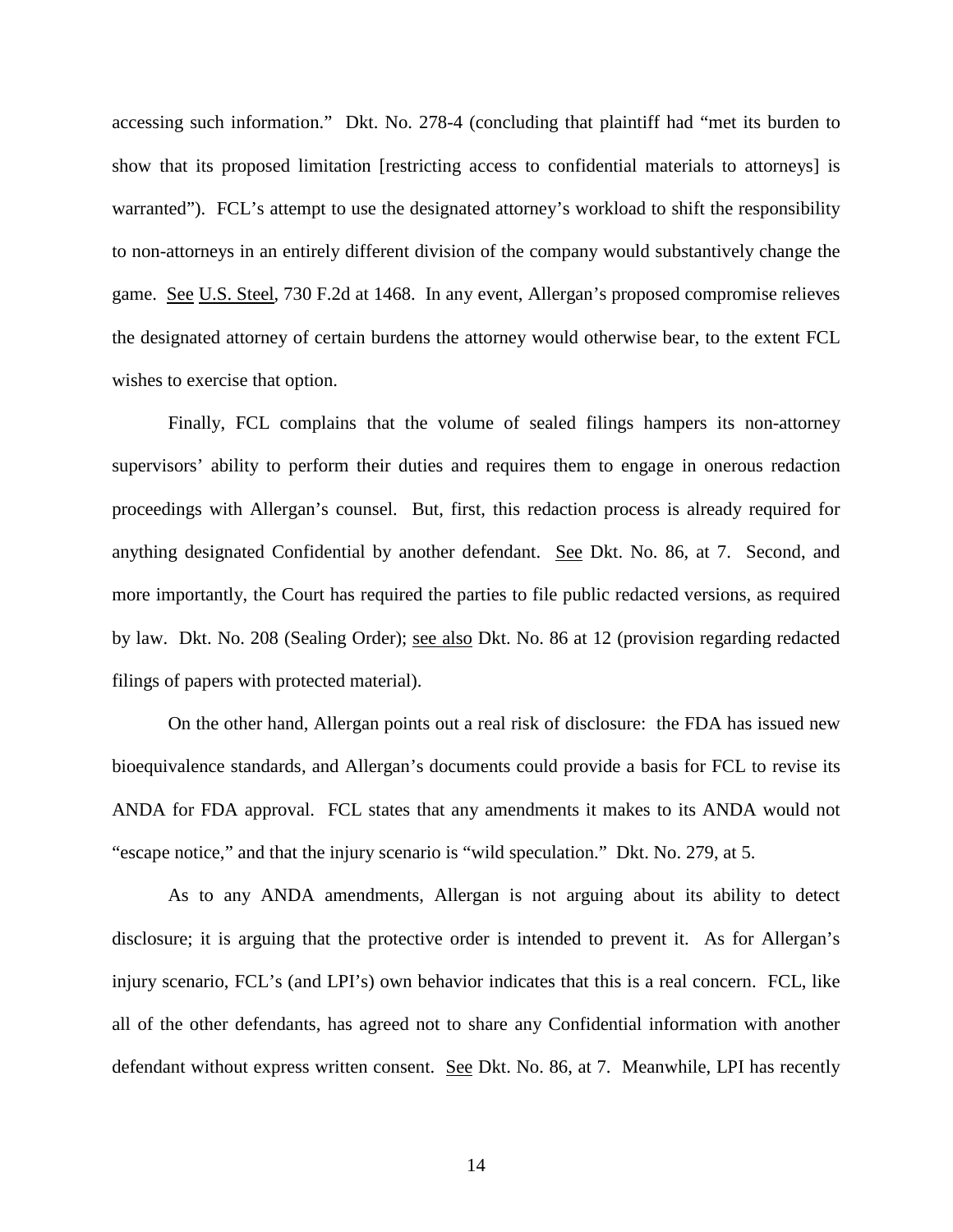stated in a different action that disclosure to in-house individuals (attorneys or otherwise) poses a danger of inadvertent disclosure in this context. LPI Letter Br., Shire Pharm. Dev. Inc. v. Lupin Ltd., No. 1:16-cv-612, Dkt. No. 38 at 1-2 (D. Md. Jan. 17, 2016) (Lupin objected to designating its ANDA as "confidential" instead of "highly confidential" because the former designation would allow it to be seen by in-house designees and "creates an unacceptable risk of inadvertent use or disclosure of information causing Lupin significant competitive harm.").

Because Allergan has shown a need for protection and FCL has not shown a need for modification of the existing protective order, this factor, like each of the others, cuts against FCL.

For the reasons stated, the Court DENIES FCL's motion to amend the existing protective order. However, the Court accepts Allergan's compromise approach as a basis for an agreedupon modification to the protective order. If the parties agree upon the modifications proposed by Allergan, they may submit a new version of the protective order, modified as proposed by Allergan, for the Court's endorsement.

### **III. FCL Has Provided No Justification for or Right to an In-Person Hearing**

FCL also moves for an in-court hearing on its motion to amend, but has provided no reason for the Court to believe that an in-person hearing is needed. FCL's motion merely states that "FCL—and particularly Lupin—are frequent defendants in Hatch-Waxman cases throughout the United States, and are greatly concerned with the potential implications of the outcome of the Motion." Dkt. No. 283, at 2. Parties are often concerned with the outcome of particular motions, but the degree of a party's concern is not a reason to hold a hearing. Particularly for motions such as this one, where there are no live witnesses and no additional evidence for the Court to hear beyond what has been submitted, a hearing is often unnecessary. The Local Rules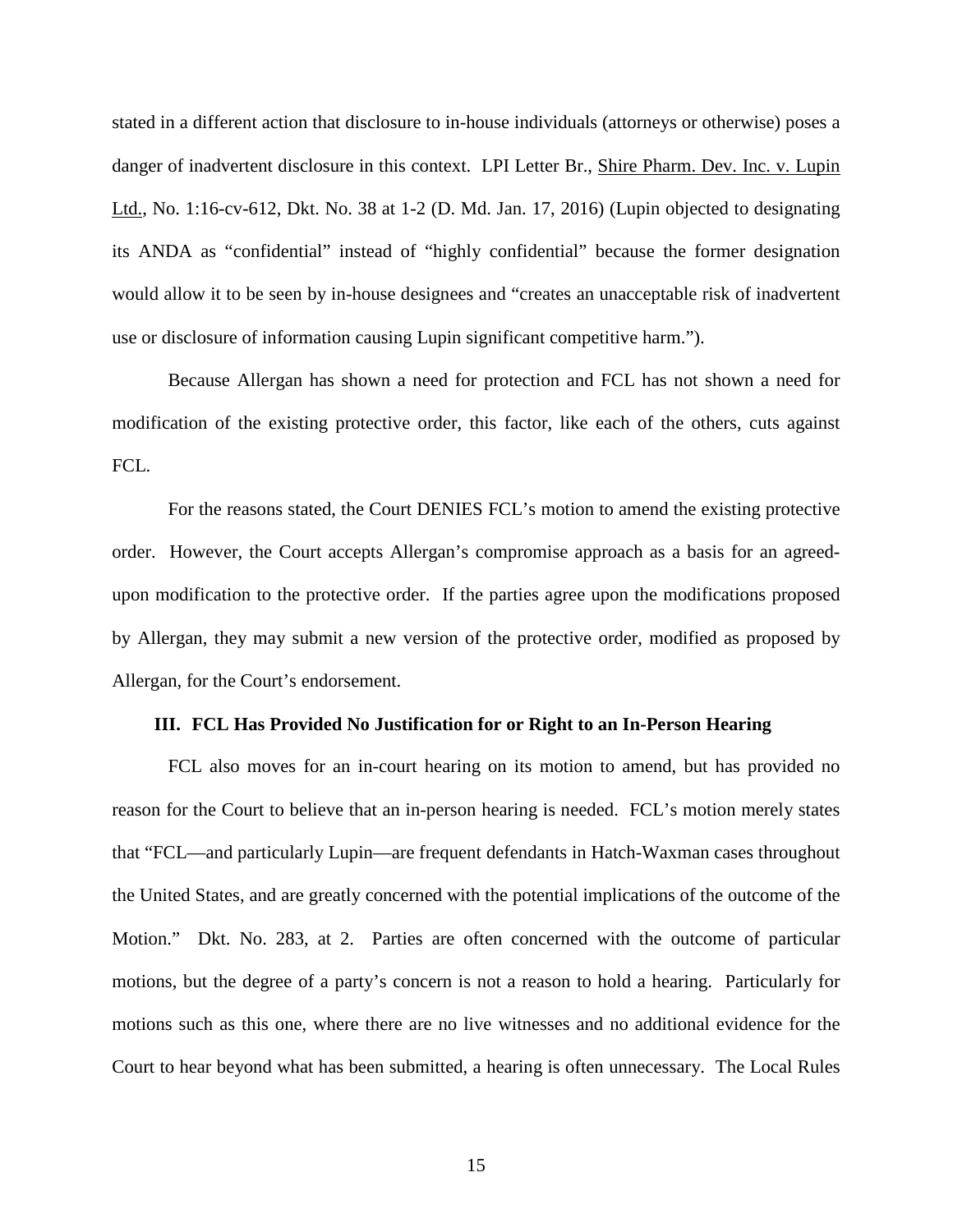of this district provide that "the allowance of an oral hearing shall be within the sole discretion of the judge to whom the motion is assigned." Local Rule CV-7 $(g)$ . For the following reasons, the Court in this case exercises its discretion not to order an oral hearing on FCL's motion to modify the protective order.

Holding an in-court hearing on the issue raised by FCL would place scheduling burdens on the attorneys forced to attend and would impose unnecessary costs on both sides. FCL states that it is willing to bear the costs, but Allergan, in opposing the motion, indicates that it is not. Furthermore, FCL "anticipates that, at most, such a hearing would require no more than an hour of the Court's time." Dkt. No. 283, at 2. The Court will not order an unwilling party to pay travel costs and for attorney preparation and in-court time for such a short hearing, with no witnesses, and in which full briefing has already occurred. In short, there has been no showing that the Court would be any better informed following a hearing than it is after having studied the moving papers submitted by the parties. The motion is DENIED.

#### **IV. Order Regarding Sealing**

As previously explained in the Court's Sealing Order, "the Court has an independent duty to minimize the extent to which court proceedings are conducted in secret." Dkt. No. 208. The recent round of briefing is not in compliance with that order. Nothing on the face of either party's briefs indicates the inclusion of confidential material, and none of the exhibits, with the possible exception of Dkt. No. 271-3, bear a "confidential" designation or otherwise appear to contain confidential material. In fact, more than ten of FCL's exhibits are public court filings. Dkt. Nos. 271-12 through 217-22. And for its part, Allergan has also sought to seal items that constitute public court records, Dkt. Nos. 278-2 through 278-4, as well as agency guidance, Dkt. No. 278-1. This is not appropriate.